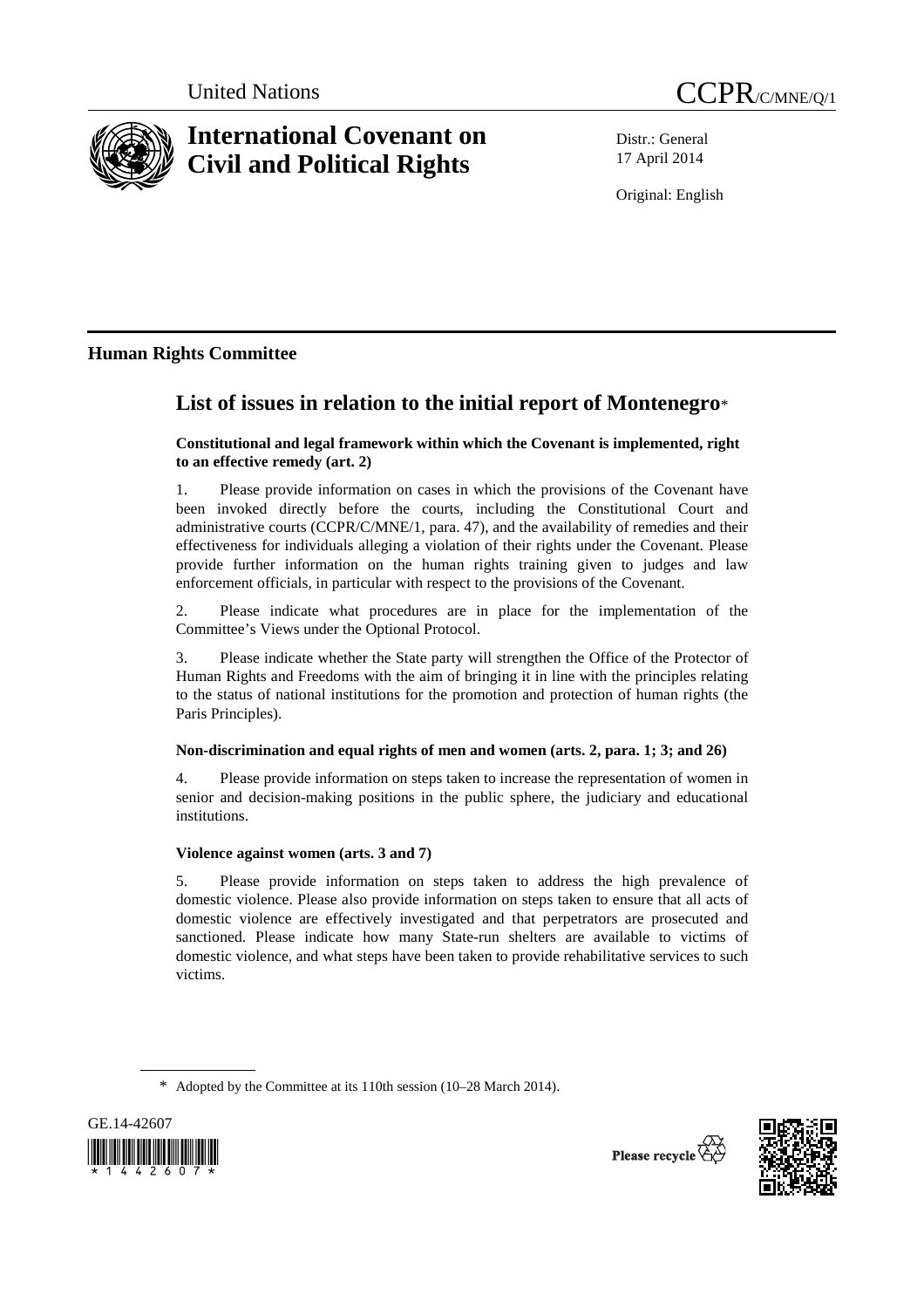#### **Violence against children (arts. 7, 9 and 24)**

6. Please provide information on measures taken to combat and prevent ill-treatment of children in residential care institutions, in particular of children with disabilities. Please indicate whether a system is in place for periodic review and monitoring of such institutions and placements of children. Please also indicate whether children deprived of their liberty and children placed in institutions have access to a complaints mechanism.

7. Please indicate whether corporal punishment of children is explicitly prohibited in all settings, and provide information on measures taken to combat and prevent the practice, in particular in the home and alternative care settings.

### **Right to life, prohibition of torture and cruel, inhuman or degrading treatment or punishment (arts. 6 and 7)**

8. Please provide information on measures taken to prosecute and sanction all perpetrators of documented war crimes and indicate whether the State party has prosecuted (former) senior government and military officials who have authorized such crimes. Please also indicate whether victims of war crimes, or their families, are guaranteed access to justice, compensation and reparation.

9. Please provide information on steps taken to address cases of torture and illtreatment by law enforcement personnel, in particular with regard to Roma. Please also indicate what procedures are in place to ensure that all allegations of torture and illtreatment are promptly and independently investigated, that perpetrators are prosecuted and held accountable, and that victims have an enforceable right to claim fair and adequate compensation. In addition, please indicate whether individuals who allege that they are victims of torture and ill-treatment by law enforcement officials have access to an effective complaint procedure.

### **Right to liberty and security of person, treatment of persons deprived of their liberty and access to justice (arts. 9, 10, 12 and 14)**

10. Please provide information on:

(a) Steps taken to address overcrowding and poor material conditions in prisons, in particular Podgorica Prison;

(b) Measures taken to prevent excessive use of force and abuse by prison staff;

(c) The establishment of an independent system for supervising penitentiary establishments;

(d) The number of persons in pretrial detention;

(e) Measures taken to encourage the implementation of alternatives to detention;

(f) The right to legal assistance;

(g) Access to a doctor, including full access for detainees to their own medical files; and

(h) The possibility of informing a family member of the detention.

11. Please provide information on detention in psychiatric hospitals, on measures taken to prevent abuse, including those related to restraint, on appeals available to persons interned in such institutions, on the number of complaints registered and on the outcome of those complaints.

12. Please provide information on the implementation of the Strategy for the Reform of the Judiciary (2007–2012) and the results achieved, including with regard to the reduction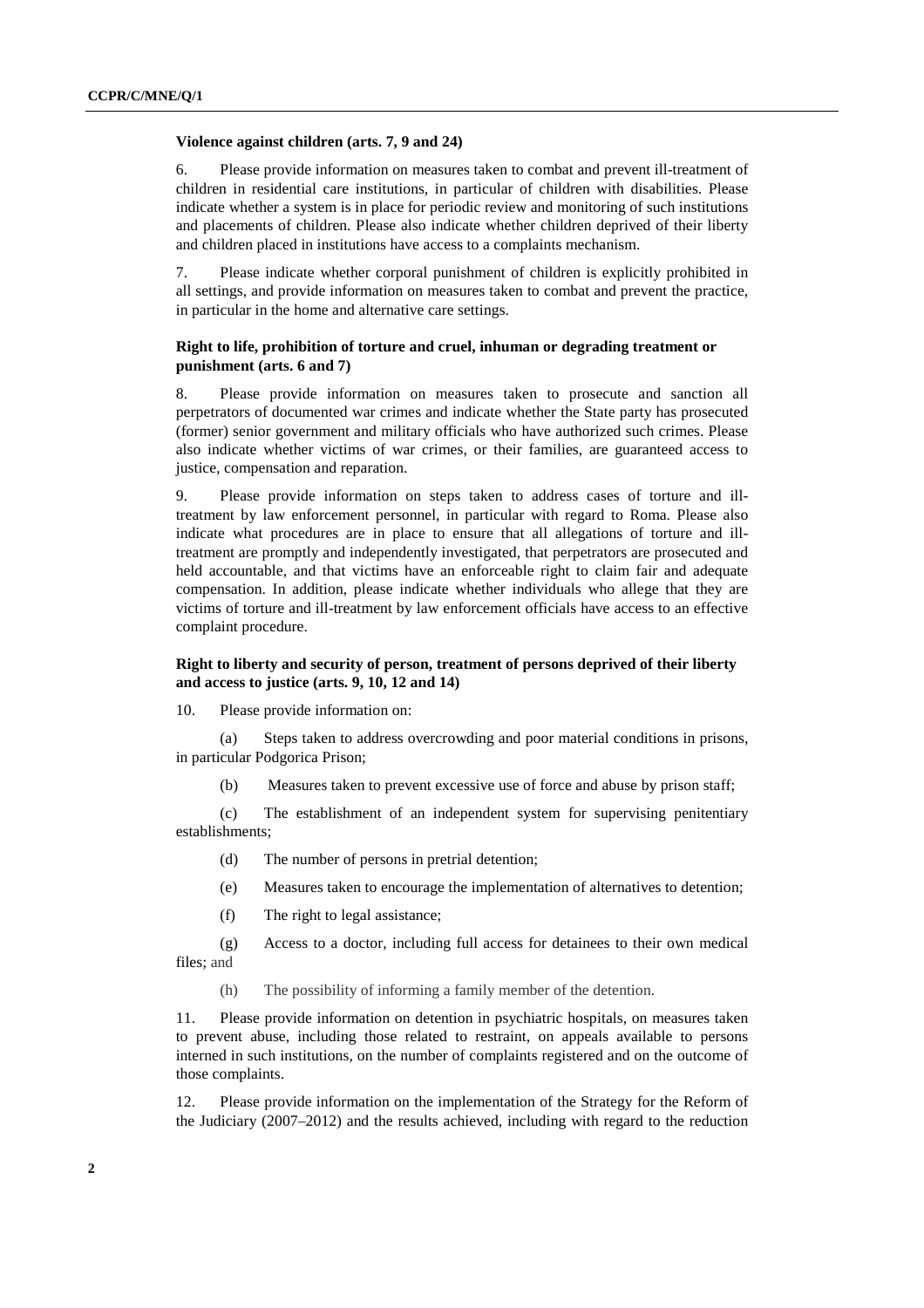of the backlog in cases before courts. Please indicate whether the Strategy has been adopted yet, and, if so, provide information on measures taken for its implementation. Please provide information on steps taken to guarantee full independence of the judiciary, including through the procedure for the appointment and dismissal of judges.

13. Please also provide information on steps taken to implement the Law on Free Legal Aid as well as on the resources allocated to the free legal aid offices. Please provide information on steps taken to facilitate access to justice by ethnic minority groups, in particular Roma, including through access to court interpreters.

14. Please provide information on the legislation adopted in 2011 dealing with juvenile justice, as well as on its implementation, in particular regarding court organization and capacity-building for judges. Please provide information on measures taken to ensure that all juveniles are separated from adults during pretrial detention and after sentencing. Please also clarify whether juveniles are tried in juvenile courts with specific juvenile protections.

#### **Elimination of slavery and servitude (arts. 8 and 24)**

15. Please provide information on measures taken to combat trafficking in persons, especially of women and girls who are particularly vulnerable, such as Roma, Ashkali and Egyptian women. Please indicate how many prosecutions have been made for the crime of trafficking since the 2010 amendment to article 444 of the Criminal Code, and provide information on the sentences imposed. Please indicate what steps the State party has taken to ensure the protection and rehabilitation of victims of trafficking. Please also provide information on measures taken to extend protection from sexual exploitation and trafficking to all children below the age of 18 years.

#### **Refugees and internally displaced persons (arts. 2, 7 and 16)**

16. Please provide information on steps taken to facilitate access by displaced persons and refugees to the procedure for obtaining permanent residence status under the amended Law on Foreigners, in particular in the absence of certain required official documents, such as passports. Please also indicate what steps the State party has taken to ensure that persons are not excluded from applying for permanent residence status for reasons beyond their control.

#### **Right to privacy (art. 17)**

17. Please provide information on steps taken to ensure judicial approval of, and oversight over, surveillance of telephone, e-mail and fax communications by the National Security Agency, the police and the Prosecutor's Office.

#### **Freedom of thought, conscience and religion (art. 18)**

18. Please provide information on status difference, if any, between the Serbian Orthodox Church and the Montenegrin Orthodox Church, in particular with regard to the protection of, and access to, places of worship.

#### **Non-discrimination and freedom of opinion and expression (arts. 19 and 26)**

19. Please provide information on measures taken to combat hate speech, including by Church officials, against lesbian, gay, bisexual and transgender persons.

20. Please indicate the grounds for defamation suits brought against journalists, in many instances by public officials, despite the decriminalization of defamation in June 2011. Please also provide information on steps taken to protect journalists, in particular those who investigate organized crime or alleged links between organized crime and Government